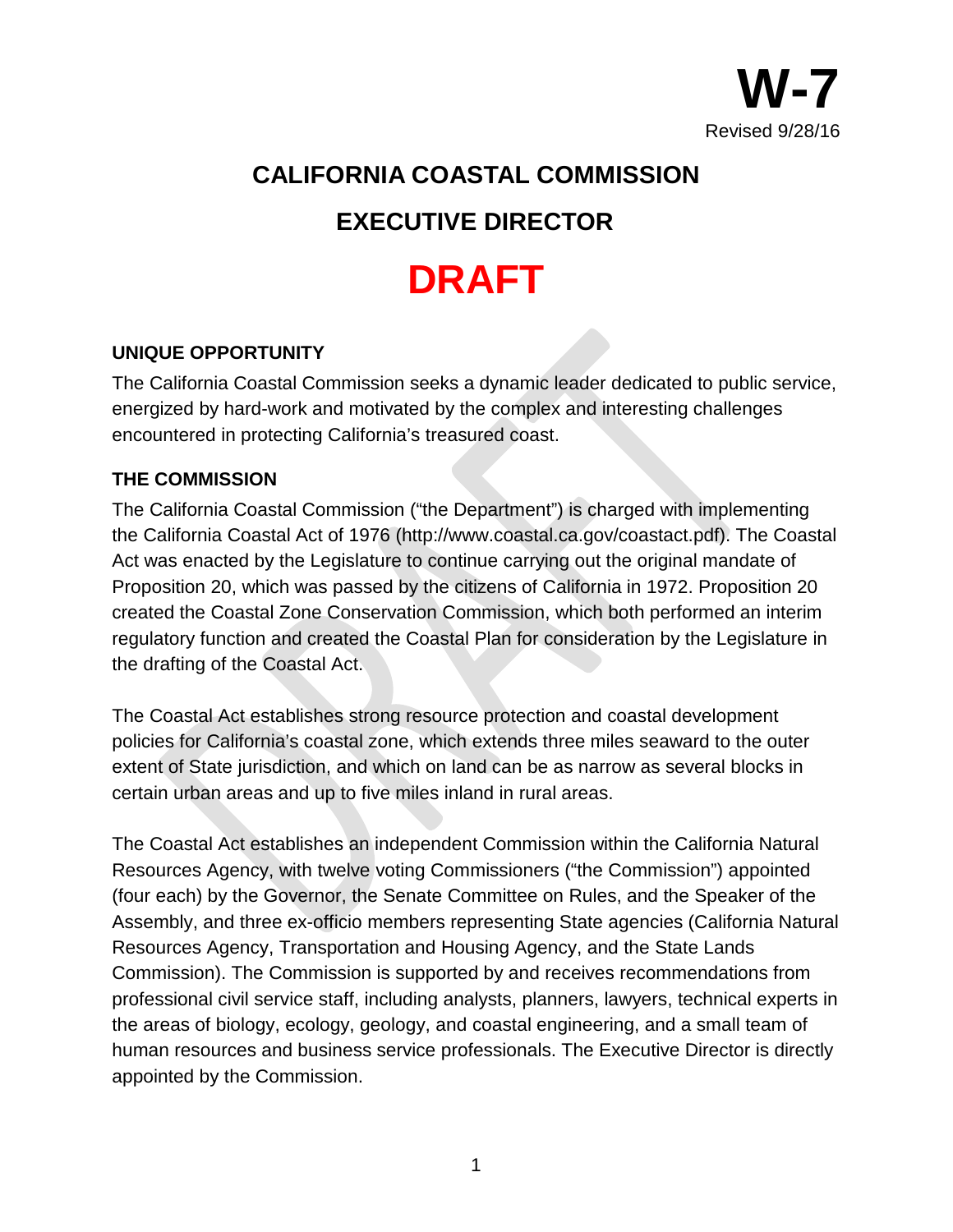

The Department headquarters are located in San Francisco (North Central Coast) with district offices in Santa Cruz (Central Coast), Ventura (South Central Coast), Long Beach (South Coast), San Diego (San Diego Coast), Arcata (North Coast) and a small legislative office in Sacramento. The core program of the Department includes both planning and regulatory functions required by the Coastal Act. The Executive Director, along with a Chief Deputy Director, a Senior Deputy Director and a strong executive team of Deputy Directors, manages staff in the district permitting units; Access Program; Administrative Services; Energy, Ocean Resources and Federal Consistency; Climate Change and Sea Level Rise unit; Federal Programs; Legal; Mapping; Oil Spill; Public Education; Statewide Enforcement; Statewide Planning; Technical Services; and Water Quality. Department staff work closely with local, state and federal governments and the public to ensure development and local planning within the Department's jurisdiction is consistent with the Coastal Act.

The Commission holds monthly public meetings of two to four days in length in different locations throughout coastal California. The Commission meetings provide an opportunity for the Commission to take public testimony and to make permit, planning, and other policy decisions. Prior to each meeting, Department staff collects and analyzes information pertinent to meeting agenda items and prepares written staff reports with recommendations for Commission action.

#### **THE POSITION**

The Executive Director serves as the California Coastal Commission's chief executive officer and is appointed by and serves at the pleasure of the voting members of the Commission. The Executive Director has comprehensive executive responsibilities for management, statewide policy formulation and implementation, program development, and administration of all aspects of the Coastal Commission's work mandated by the Coastal Act. The Executive Director makes recommendations to the Commission regarding regulatory actions on permit applications, local coastal program submittals, enforcement actions, and a broad range of other matters. These recommendations are based on independent staff analysis. The Executive Director oversees the implementation of the Commission's 2013 adopted Strategic Plan and (http://www.coastal.ca.gov/strategicplan/CC C\_Final\_StrategicPlan\_2013-2018.pdf) is responsible for the work of the Commission's approximately 167 authorized staff positions in 6 geographic districts located in 7 offices.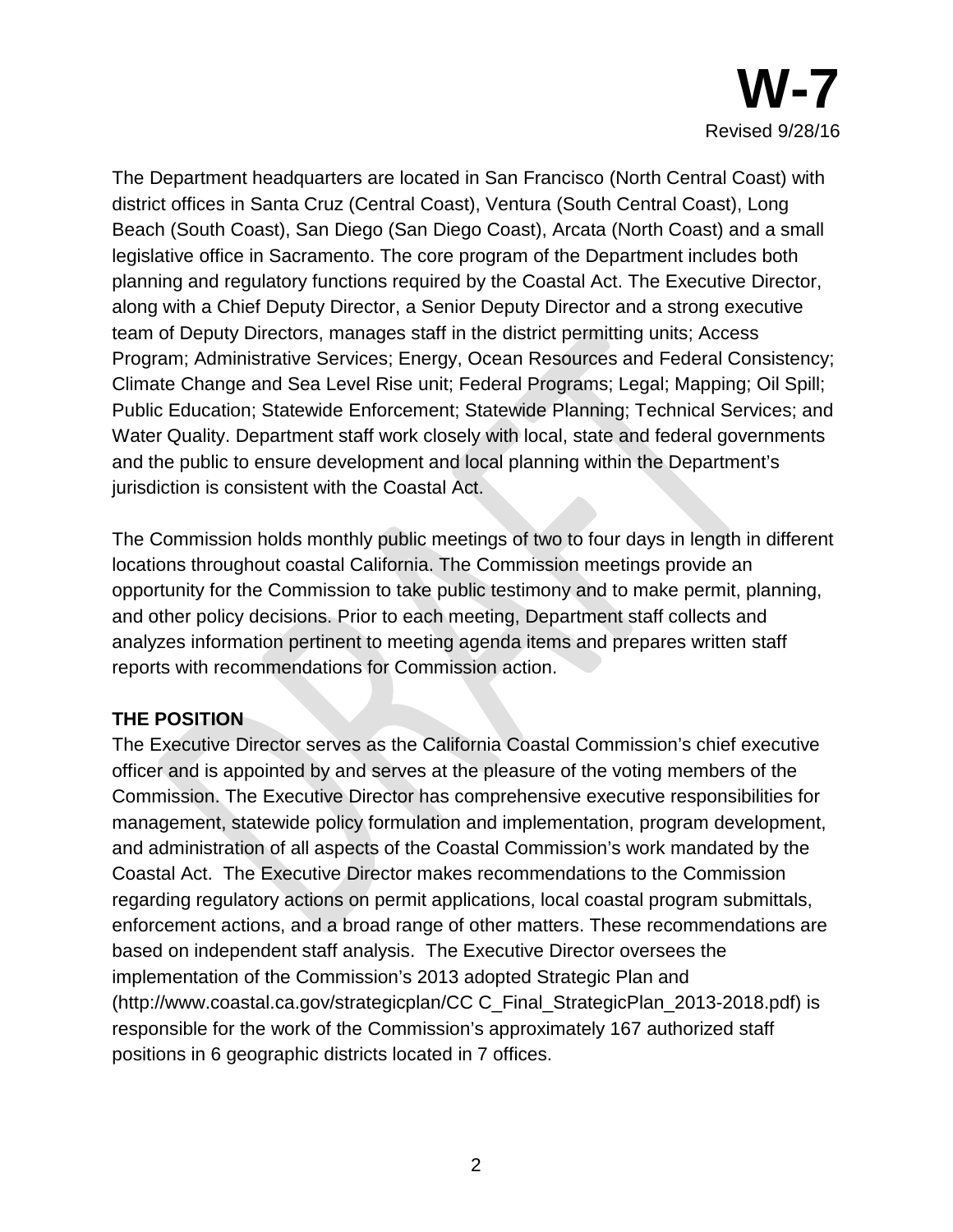

Responsibilities and duties of the Executive Director include:

- Upholds and enforces the California Coastal Act and all applicable coastal related regulations.
- Oversees the performance, evaluation and professional development of a diverse, highly qualified staff.
- Attends and manages all monthly Coastal Commission meetings that occur two to four days each month at different locations throughout the state.
- **Provides Coastal Commissioners with necessary support services, information, and** assistance and the key information that the Commission needs to carry-out its independent responsibilities.
- **IS responsible for overseeing the development and presentation of all** recommendations for action, pursuant to the Coastal Act, by the Commission on all regulatory matters before the Commission, including coastal development permits and their amendments, all enforcement matters, and all federal actions subject to Commission review pursuant to the federal Coastal Zone Management Act.
- Oversees the formulation and implementation of statewide policies relative to the Commission's planning, educational, grant-making, water quality protection, and other tasks mandated or authorized by the California Coastal Act and applicable provisions of the federal Coastal Zone Management Act.
- Reviews and makes recommendations to the Commission for approval of local coastal programs, port master plans, long range development plans prepared by universities in the coastal zone and public works plans.
- **IMPLEMENTE IMPLEMENT IS a requistory program that includes direct review of coastal development** permit applications, appeals of coastal permits acted upon by local government and port districts, and review of all federal actions.
- **Initiates and recommends and implements regulatory enforcement actions such as** the issuance of "cease and desist" and resource restoration orders and seeks judicial relief.
- Responsible for relationships with high level federal, state and local government officials, the media, and the public.
- Responsible for an extensive legislative program at the state and federal levels.
- Appears before and represents the Commission before legislative and congressional committees and participates as an official member and commission representative on various boards, interagency working groups, committees, task forces and other organizational entities at the state, federal and international level.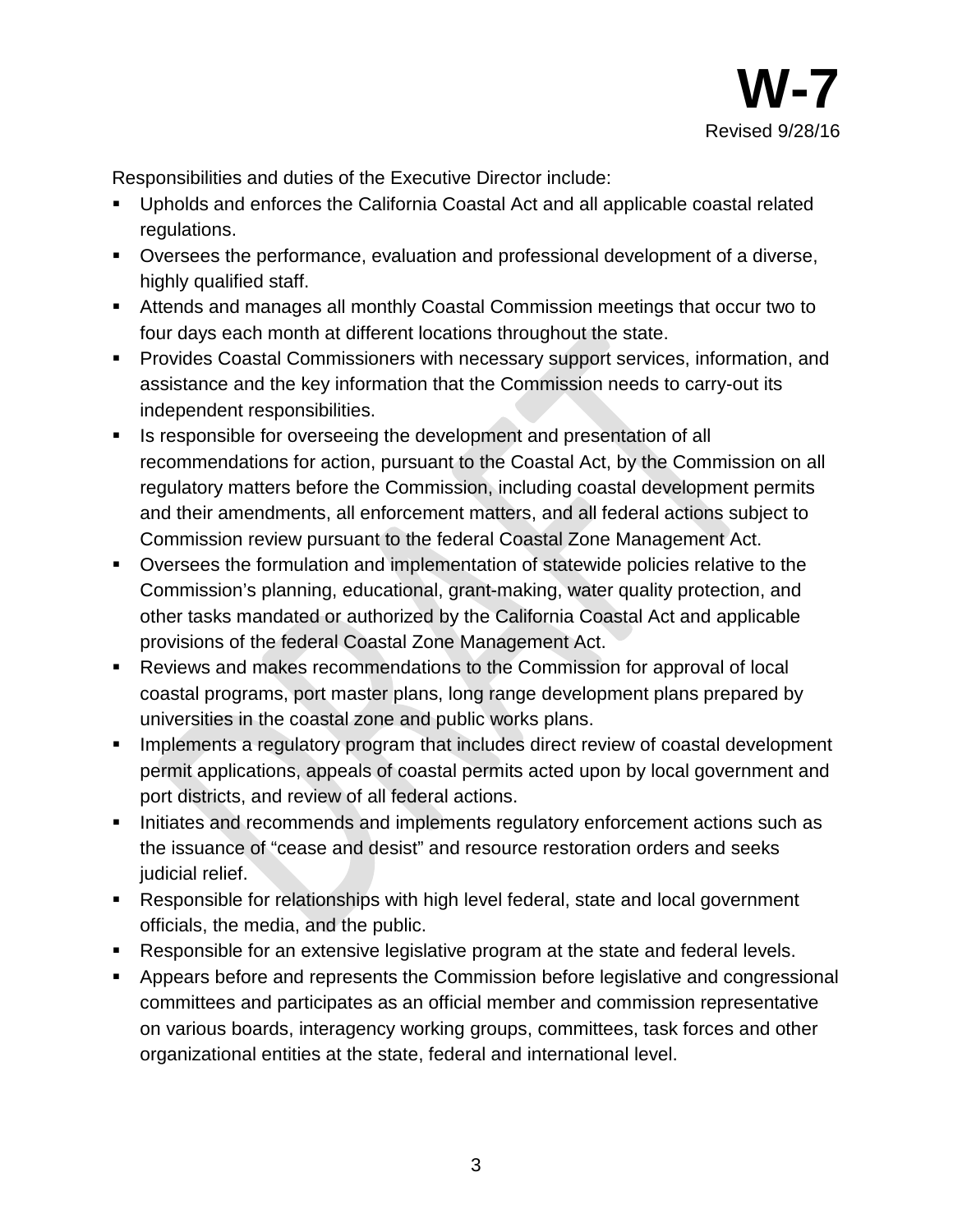

#### **MISSION** (call-out box)

#### **Protecting & Enhancing California's Coast**

The Commission is committed to protecting and enhancing California's coast and ocean for present and future generations. It does so through careful planning and regulation of environmentally-sustainable development, rigorous use of science, strong public participation, education, and effective intergovernmental coordination.

## **THE IDEAL CANDIDATE**

The ideal candidate is an experienced resources professional committed to public service and the tenets of the California Coastal Act. The selected Executive Director will be a person of the highest ethical standards willing to make difficult decisions based on not only the letter of the law but the spirit of the law. A comfort level working in the public and political arena is essential in this role as well as the ability to buffer the staff from any influence that undermines their independent analysis of projects and resulting recommendations to the Commission. While technical expertise is very important in order to establish credibility with the Commission, staff and the public, the successful candidate will possess the emotional intelligence necessary to effectively lead and manage a diverse, high-performing staff and work with the quasi-judicial Commission. Exceptional communication skills and a leadership presence supported by tangible accomplishments are expected. The Commission seeks a visionary leader adept at strategic planning and identifying efficiencies – both financial and operational. Ideally, the chosen candidate will possess a strong working knowledge of the Coastal Act and its history.

Additional desirable qualifications identified by the Commission:

- Consummate diplomat who possesses exceptional communication skills that exhibit knowledge and respect
- Experience in organizational development and the ability to assess the structural and operational intricacies of the department
- Experience working in California state government, other coastal state government, federal or local government
- Knowledge of a broad range of resource and development issues that the California Coastal Commission addresses in implementation of the Coastal Act and/or other related resource management laws
- A proven commitment to diversity and teamwork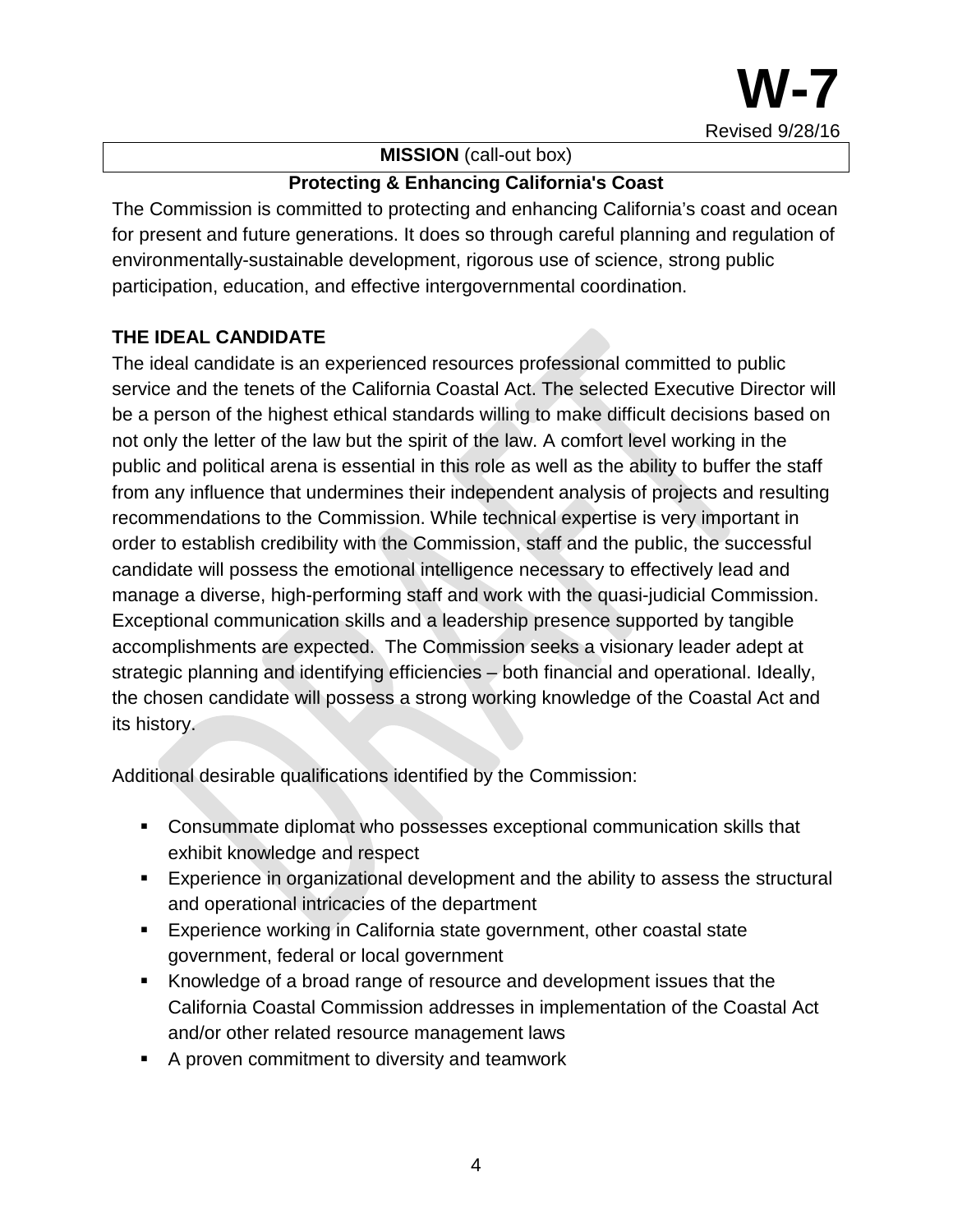

Revised 9/28/16

- **Experience in land use planning and environmental review law, tools, and** requirements
- Possession of the personal characteristics of integrity, initiative, dependability, tact, positive attitude, and sound judgment
- **Proven strengths as a negotiator and innovative problem solver**
- Excellent project management skills and proven ability to handle a complex and heavy workload with strict regulatory deadlines
- **Proven experience in working with an appointed Commission or Board**
- **Enthusiastic commitment to the value of broad and diverse public participation** and public service
- Ability to bridge communications between and among the Commission and staff, the Governor's Office and legislature, federal and state agencies, local governments, and the public

# **MINIMUM QUALIFICATIONS**

Qualified candidates are expected to bring broad environmental, land use and coastal policy experience in addition to a significant background in administrative and organizational management. Possession of a Bachelor's degree in a relevant field and a minimum of 10 years of relevant work experience, including at least five (5) years in a senior managerial role are expected. An advanced degree in a relevant field is desirable.

# **COMPENSATION AND BENEFITS**

The annual salary range for the Executive Director of the California Coastal Commission is **\$157,548 - \$165,432**. The selected candidate will be offered a salary within the range based on his/her qualifications. The selected candidate will also receive package benefits available to state employees including retirement, health, dental and vision insurance and leave allowances.

Additional information regarding benefits available may be viewed at: <http://www.calhr.ca.gov/employees/Pages/new-employee-benefits-orientation.aspx>

# **APPLICATION PROCESS AND RECRUITMENT SCHEDULE**

This recruitment is open until filled with first review of resumes **Monday, December 5, 2016**. To be considered for this prominent and influential position, please immediately submit a resume (including dates of employment and scope of responsibilities such as staff and budgets managed), cover letter, a two to three page Statement of